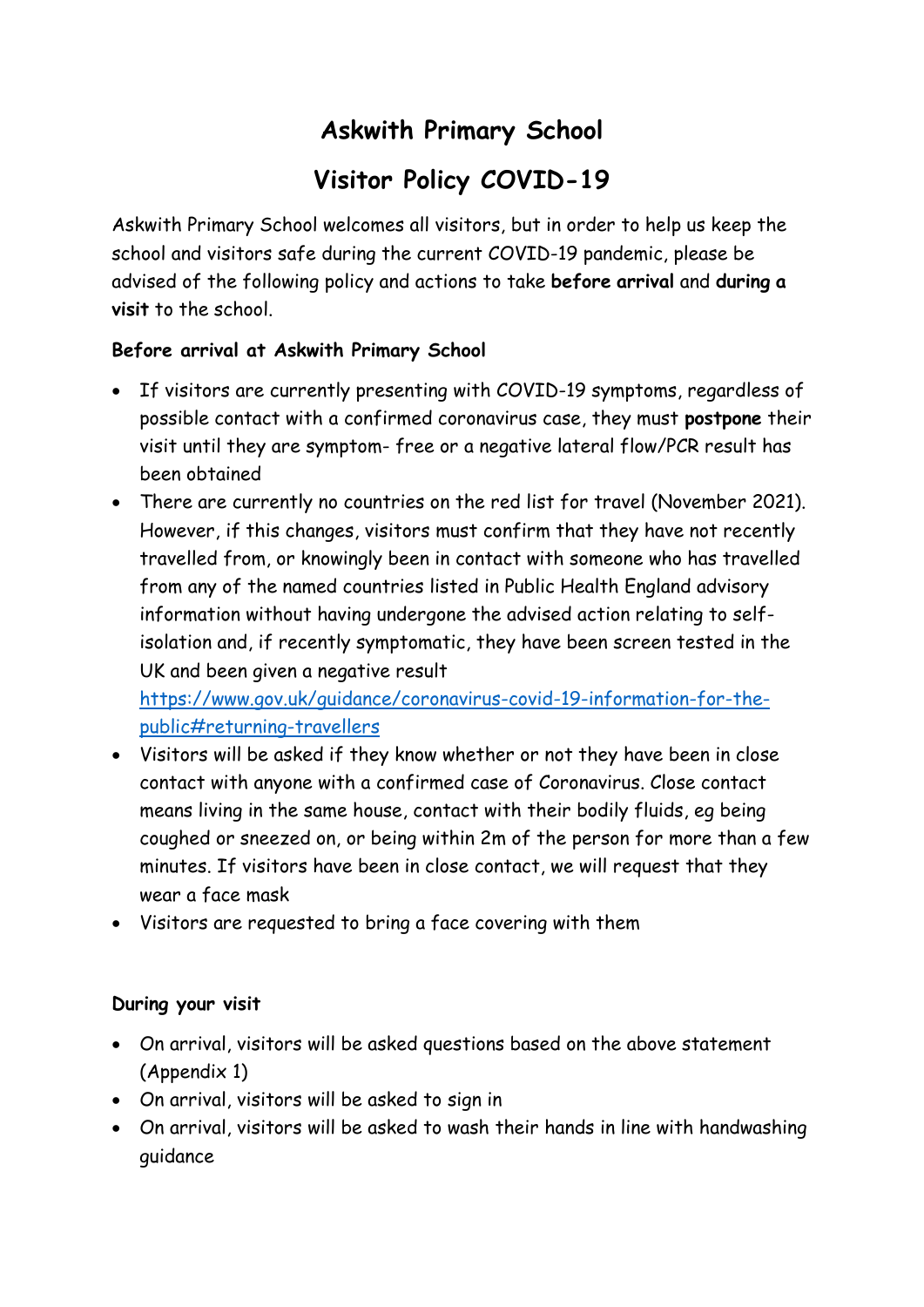- Face coverings: new government guidelines '*the government has removed the requirement to wear face coverings in law but expects and recommends that they are worn in enclosed and crowded spaces where you may come into contact with people you don't normally meet.*'
- Wherever possible, visitors must maintain a 2m distance
- All visitors must follow the **catch it-bin it-kill it** approach
- Visitors who start to feel unwell after arrival and/or start to present with flu-like symptoms including a fever, a cough, or difficulty breathing, must immediately inform the member of staff that they are visiting
- Any visitor who becomes unwell will be asked to leave the premises
- Any visitor who becomes unwell must be ready and willing to [book a test](https://www.gov.uk/guidance/coronavirus-covid-19-getting-tested) if they are displaying symptoms and inform Askwith School of the outcome

Updated: September 2020 Reviewed March 2021 Reviewed July 2021 Reviewed September 2021

Reviewed November 2021